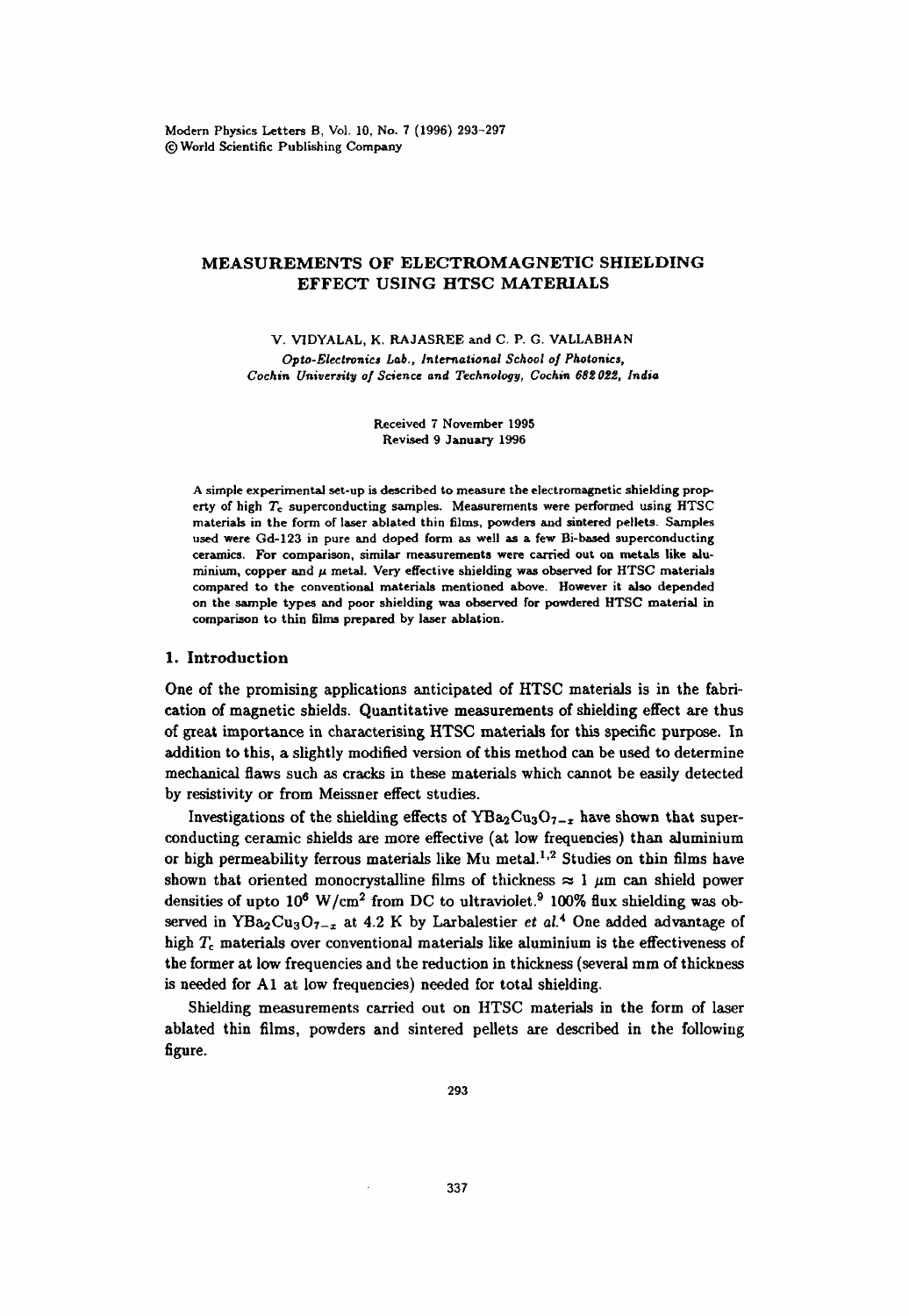

Fig. 1. Schematic diagram of the experimental setup.

### 2. Experimental

The schematic diagram of the setup is given in Fig. 1. Basically it is a pair of coils with the shielding material placed in the space between them. The primary coil consisted of 25 turns and the secondary coil had 35 turns of 0.3 mm insulated copper wire and the diameter of the coils were less than the sample width. This would minimise the flux leakage to the secondary winding. The coils were wound on teflon formers. The primary winding was excited using an alternating current within 5-50 mA which was kept constant. A lock in amplifier (EG&G model 124A) was used to detect the voltage induced in the secondary. The sample material was introduced in the space between the coils. Powdered samples were sandwiched between two thin glass slides which were inserted in the space. Measurements were carried out at 77 K by immersion in liquid nitrogen. Lock in technique helps to obtain noise free data.

High *Tc* materials were synthesised according to the procedures cited in the literature.<sup>5</sup> The specific HTSC materials used here for shielding studies were thin films of laser ablated, bulk and powder samples of  $GdBa_2Cu_3O_{7-\delta}$ ,  $GdBa<sub>2</sub>Cu<sub>3</sub>O<sub>7-6</sub> + K$ , BiCaSrCuO (2223) + Pb and BiCaSrCuO (2223) + Na. For comparison similar measurements were carried out on metals like aluminium, copper and  $\mu$  metal. The shielding properties were then evaluated at different frequencies both at room and at liquid nitrogen temperatures.

## 3. Results and Discussion

The shielding factor  $(S_F)$  was determined by performing the measurements both at room temperature as well as at liquid nitrogen temperatures. The shielding factor is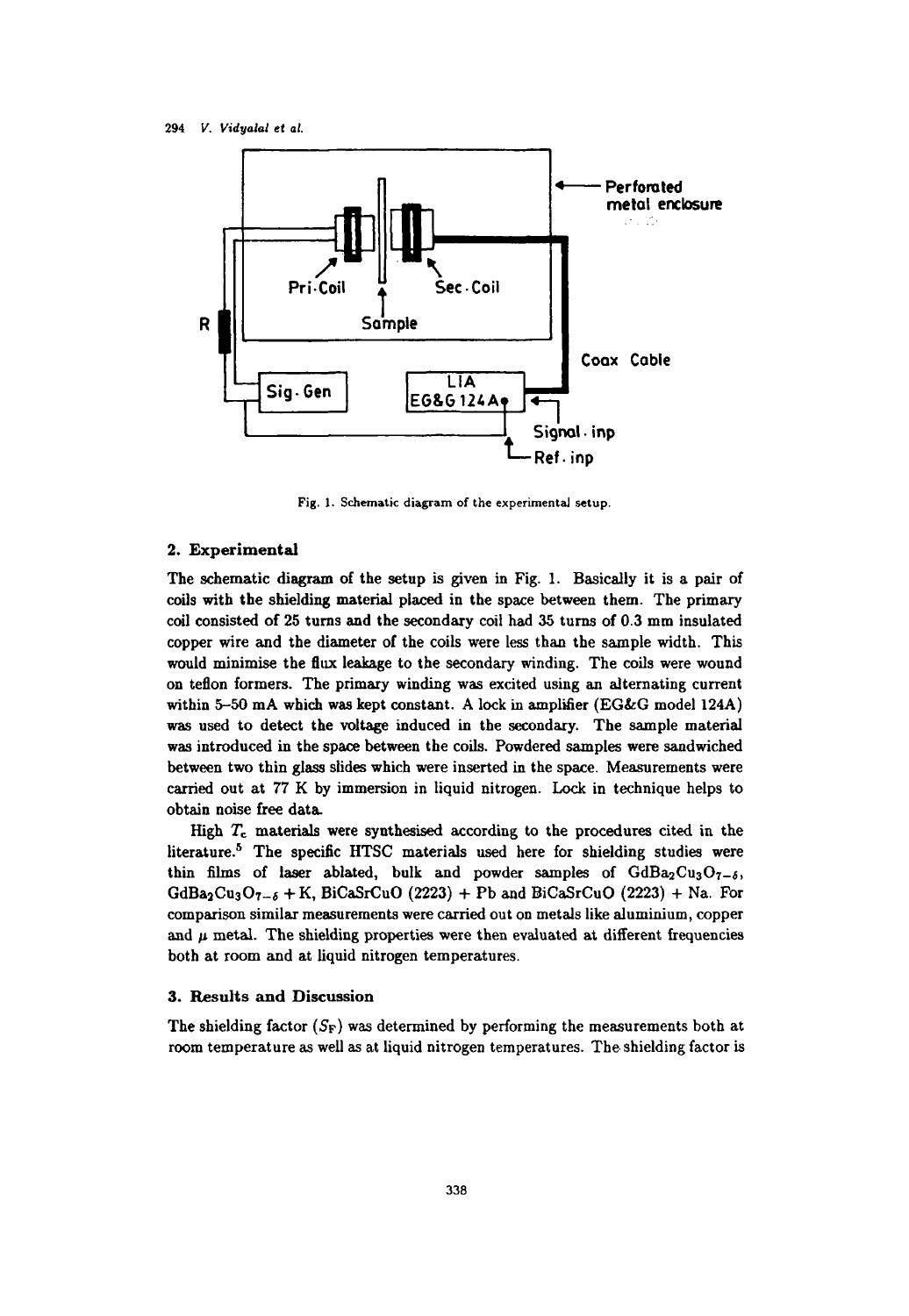

Fig. 2. Plot of the output voltage of the pickup coil versus frequency for a HTSC (Gd-123) sample.



Fig. 3. Plot of the shielding factor versus frequency for HTSC materials.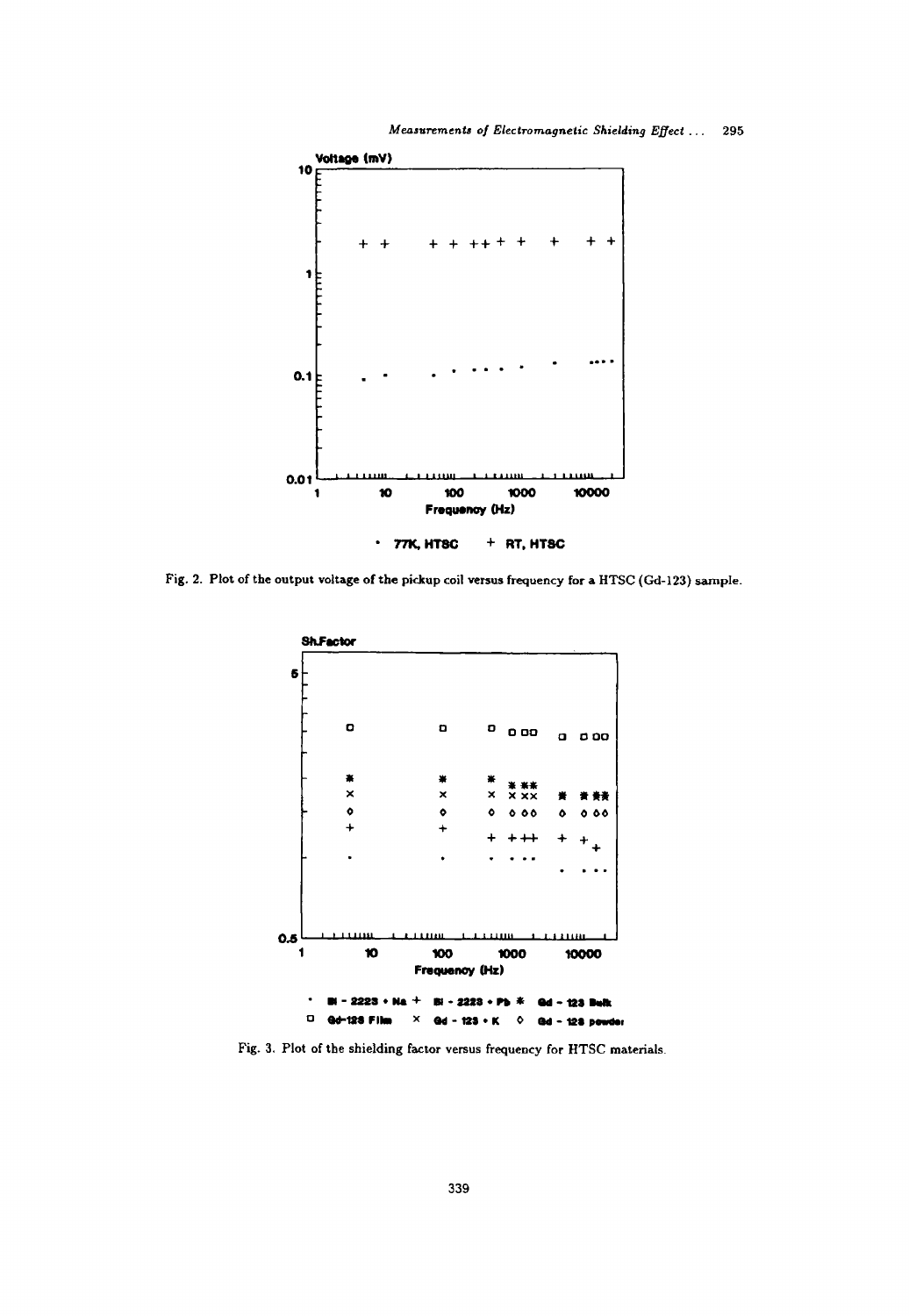296 V. Vidyalal et al.

the ratio of the induced voltage at room temperature to the same at liquid nitrogen temperature.

$$
S_{\rm F} = \frac{U_{\rm RT}}{U_{\rm LN2}}\,. \tag{1}
$$

From Fig. 2, it is clear that at a given frequency, as the sample is cooled to liquid nitrogen temperature, the output voltage of the secondary coil decreases to a value mainly determined by the type of sample used. Figure 3 gives the  $S_F$  values for few of the HTSC materials. Poor  $S_F$  was obtained for powders and doped HTSC materials mentioned above. This is probably due to the poor interconnectivity between the grains and fiux lines being concentrated between the grains. Therefore good bonding between the particles is essential for effective shielding. Such effective shielding is observed in melt textured samples which have better  $S_F$  values. Therefore it can be concluded that powders and to some extent ceramics synthesised by conventional preparation methods are ineffective for total shielding purposes. This has been observed by other workers also who measured the critical shielding current density for YBCuO superconducting ceramic plates.<sup>6</sup> Their results show that the value is proportional to the thickness of the sample as expected from the Beans critical  $model$ .<sup>7</sup> Therefore for superconducting ceramics, the main parameters that control the shielding is the critical current density and thickness of the sample.

The values obtained for copper, HTSC thin film material (laser ablated Gd-l23),  $\mu$  metal and aluminium are shown in Fig. 4. There was no appreciable change in the



Fig. 4. Plot of the shielding factor versus frequency for copper, aluminium,  $\mu$  metal and a HTSC thin film material (laser ablated Gd·123).